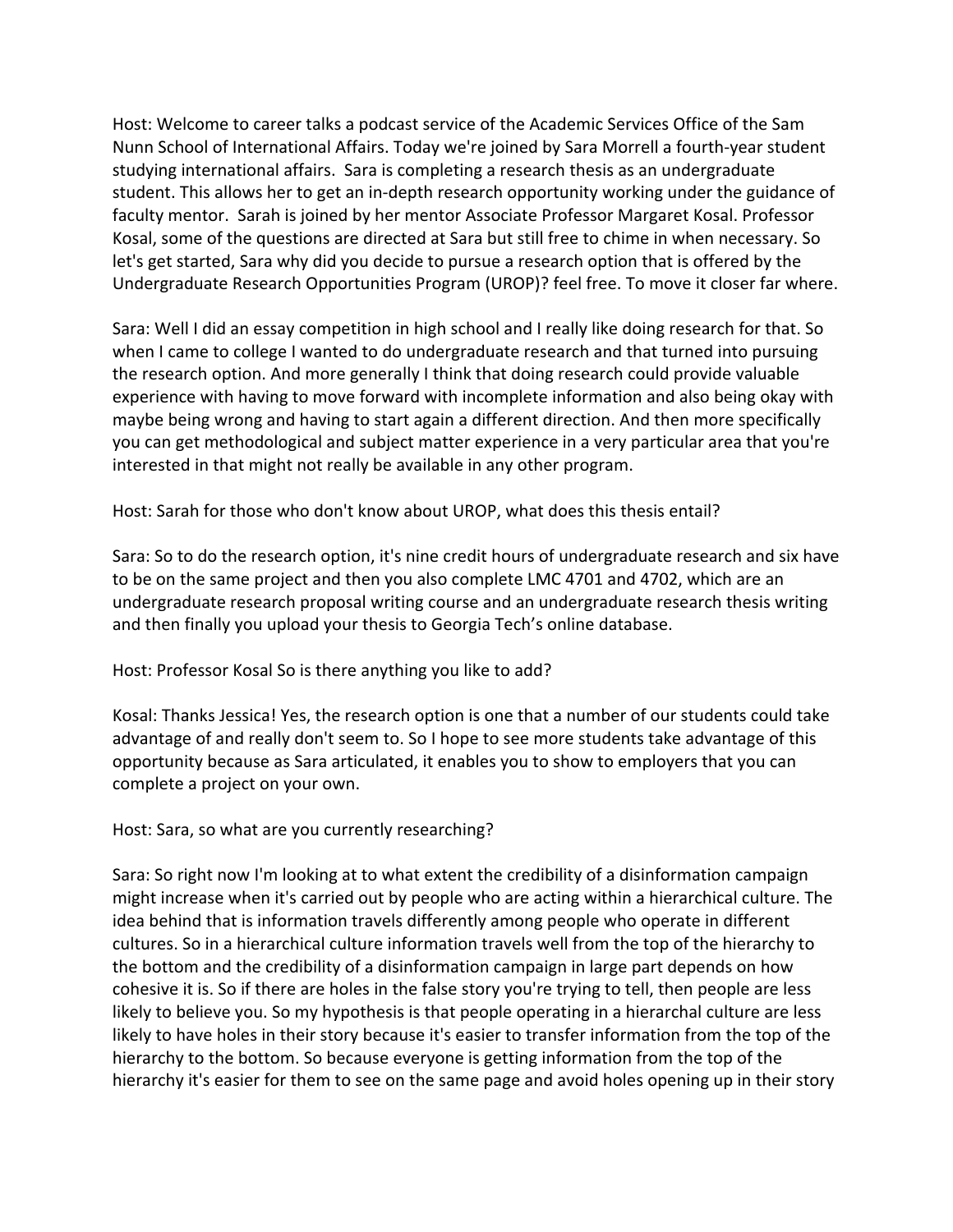because two people are saying different things and looking at case studies from Soviet Russian military history to test that hypothesis.

Host: Professor Kosal, what is your role as Sara's mentor?

Kosal: So as a research mentor, faculty does a lot of different things. Some things that are seen some things that are less seen. So it can be different with different faculty members so I like to meet with my mentee and depending on where in her or his progress she or he is it will be different times you know. So at this point Sarah's been working with me for four years she knows how to do research we don't need to meet every week but when we started out we met more often and you know. As a research mentor, important things that you bring to it are a broader knowledge of the field so that you can direct the student to things that are going to be more useful. For example, with Sarah, it was getting her to look into the realm of an area called strategic culture which ties together the cultural aspects that she was really interested in quite directly to this Eastern European and Russian cultural piece. So bringing that knowledge and then currently we're working on finishing up a manuscript to be submitted to the Journal of Political Communications. So that's a peer reviewed research journal. So there are the pieces that are involved in putting that together and sending it off presents.

Host: So Sara how do you think researching will help you with your academic and career goals?

Sara: I think the biggest thing is learning to think in terms of specific relationships between defined variables and then being able to communicate that relationship. And I also hope to keep doing research at a think tank when I graduate so that would directly transfer to what I hope to do and in doing research has also exposed me to more information about security issues in Eastern Europe, which is something I hope to continue focusing on. And more currently with academic goals, one of my classes has just been going through different types of methodology in social science research. So having run into some of the problems of those methodologies are trying to account for helps me to have a deeper understanding of what we're doing in class. And then moving forward I also plan on doing the five-year master's program. So the experience gained in doing undergraduate research will I hope prepare me for work on a master's thesis

Host: Professor Kosal, from your experience how does performing extensive research help students?

Kosal: So looking back at the ten years or so that I've been mentoring students here at the Nunn School, the single thing that seems to be of most value is that this translates well to future employers. As I mentioned before they see this as evidence of you being able to complete a project on your own which is a lot more what the real world looks like. In terms of other aspects though so depending on the time in the student at times it means part of a larger group of students who are independently doing research. It helps to keep a student sort of focused and build a thematic area or a thematic theme throughout their undergrad which again